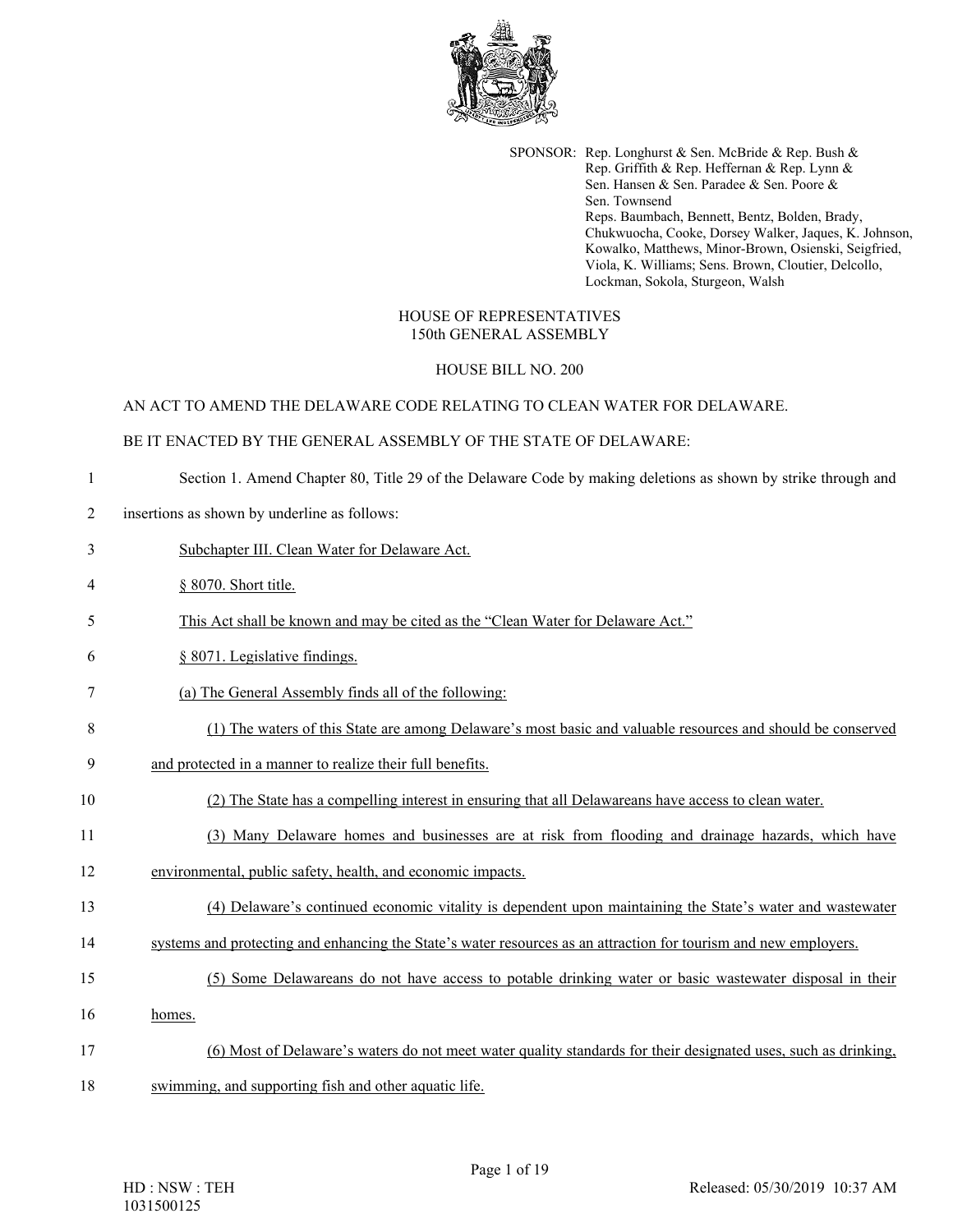19 (7) Delaware's list of impaired waters includes 377 bodies of water that suffer from excess nutrients, low 20 dissolved oxygen, toxins, and bacteria. 21 (8) Extensive analysis of chemical contaminants in fish has led to advisories that fish in more than 30 22 waterways statewide are unsafe to eat. 23 (9) The Department of Natural Resources and Environmental Control has implemented over 110 Groundwater 24 Management Zones across the State in areas known to have groundwater impacted or threatened by hazardous 25 substances. 26 (10) Although certain federal grants are available to local governments through the Safe Drinking Water Act, 27 the Clean Water Act, and other programs, federal funding is insufficient to meet the State's demands, and existing 28 State resources are inadequate to meet current and future needs. 29 (11) It is fitting and proper for the State to encourage local governments, private entities, and farmers to 30 undertake clean water projects that effectively and efficiently reduce pollution in the waters of the State by establishing 31 state mechanisms to finance such projects at the lowest reasonable costs. 32 (12) It is fitting and proper for the State to more effectively leverage and maximize the impact of all public, 33 private, and philanthropic resources available for achieving clean water standards in all Delaware waterways. 34 (b) Based on its findings in subsection (a) of this section, the General Assembly determines that it is in the public 35 interest to establish the Delaware Clean Water Trust to maximize and coordinate the reduction of flood risks and the 36 removal of impairments to designated water uses and to ensure the greatest environmental return on investment through the 37 management of financial resources available to the State for drinking water, wastewater, stormwater, non-point source 38 pollution reduction, removal of toxins, ecological restoration, recreation, public education and outreach efforts, and other 39 eligible projects to be funded from the following sources: 40 (1) Grants from the U.S. Environmental Protection Agency ("EPA") under the Clean Water Act and the Safe 41 Drinking Water Act, together with any matching State funds or funds received from any other federal agency allocated 42 to the Trust by a state agency. 43 (2) Moneys received as repayments of principal and interest on loans, interest received on invested funds, and 44 other funding made available to the Delaware Water Pollution Control Revolving Fund established under 45 § 8003(12) of this title or the Delaware Safe Drinking Water Revolving Fund established under § 7903(14) of this title. 46 (3) Funds from the Hazardous Substance Cleanup Fund under § 9113 of Title 7 for remediation projects in 47 response to the release of hazardous substances or petroleum products that have or may adversely impact water quality. 48 (4) On or before December 15 of each fiscal year, the State shall transfer all of the following to the Trust: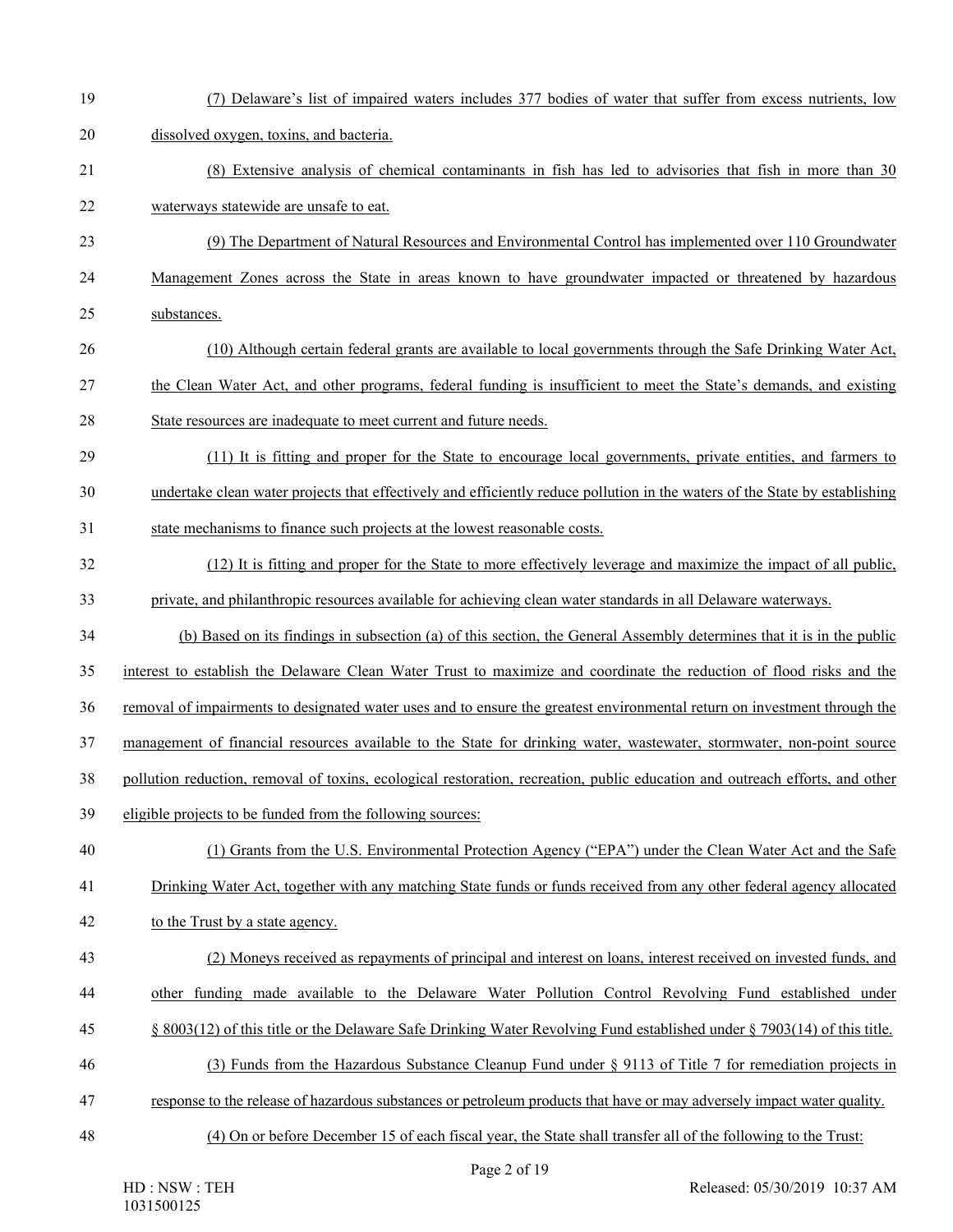| 49 | a. \$10,000,000 or .6% of personal income taxes, whichever is greater.                                                  |
|----|-------------------------------------------------------------------------------------------------------------------------|
| 50 | $\underline{b}$ . \$5,000,000 or 2% of gross receipts, whichever is greater.                                            |
| 51 | c. \$5,000,000 or 3.5% of realty transfer taxes, whichever is greater.                                                  |
| 52 | d. \$5,000,000 or 3% of corporate income, whichever is greater.                                                         |
| 53 | § 8072. Definitions.                                                                                                    |
| 54 | As used in this subchapter:                                                                                             |
| 55 | (1) "Applicant" means a person who submits an application to the Department to receive funds for a project.             |
| 56 | (2) "Authorization Act" means an act of the General Assembly, concurred in by three-fourths of all the                  |
| 57 | members elected to each House of the General Assembly, appropriating funds from the proceeds of bonds authorized        |
| 58 | to be issued by such act.                                                                                               |
| 59 | (3) "Clean Water Act" means the Federal Water Pollution Control Act, 33 U.S.C. § 1251 et seq.                           |
| 60 | (4) "Clean Water Fund" means the Delaware Clean Water Fund, which is comprised of the Clean Water                       |
| 61 | Surcharge Account, the Drinking Water Fund, the Water Pollution Control Fund, the Hazardous Substance Cleanup           |
| 62 | Fund, and any other money received from other sources for the purposes directed by this subchapter.                     |
| 63 | (5) "Clean Water Plan" means the Clean Water Plan required to be developed by the Water Infrastructure                  |
|    |                                                                                                                         |
| 64 | Advisory Council under § 8011 of this title.                                                                            |
| 65 | (6) "Clean Water Surcharge Account" means the account established under § 8075 of this title and into which             |
| 66 | the clean water surcharges under Chapter 66 of Title 30 shall be deposited.                                             |
| 67 | (7) "Clean Water Revenue Bonds" or "Bonds" mean any revenue bonds, notes, or other obligations issued by                |
| 68 | the Trust pursuant to § 8077 of this title, repayment of which is secured and repaid as provided therein.               |
| 69 | (8) "Combined Sewer System" means a wastewater collection system designed to carry sanitary sewage,                     |
| 70 | consisting of domestic, commercial, and industrial wastewater, and stormwater in a single pipe to a treatment facility. |
| 71 | (9) "Conservation Districts" means the three entities described in $\S 3903$ of Title 7.                                |
| 72 | (10) "Cost" means the limited and reasonable expenses attributable to the labor, materials, machinery and               |
| 73 | equipment, lands, property, rights and easements, financing charges, interest on bonds, plans and specifications,       |
| 74 | surveys or estimates of costs and revenues, engineering, legal services, education, outreach, permitting, and all other |
| 75 | expenses necessary or incident to all or part of a project.                                                             |
| 76 | (11) "Council" means the Water Infrastructure Advisory Council established under $\S 8011$ of this title.               |
| 77 | (12) "DDA" means the Department of Agriculture.                                                                         |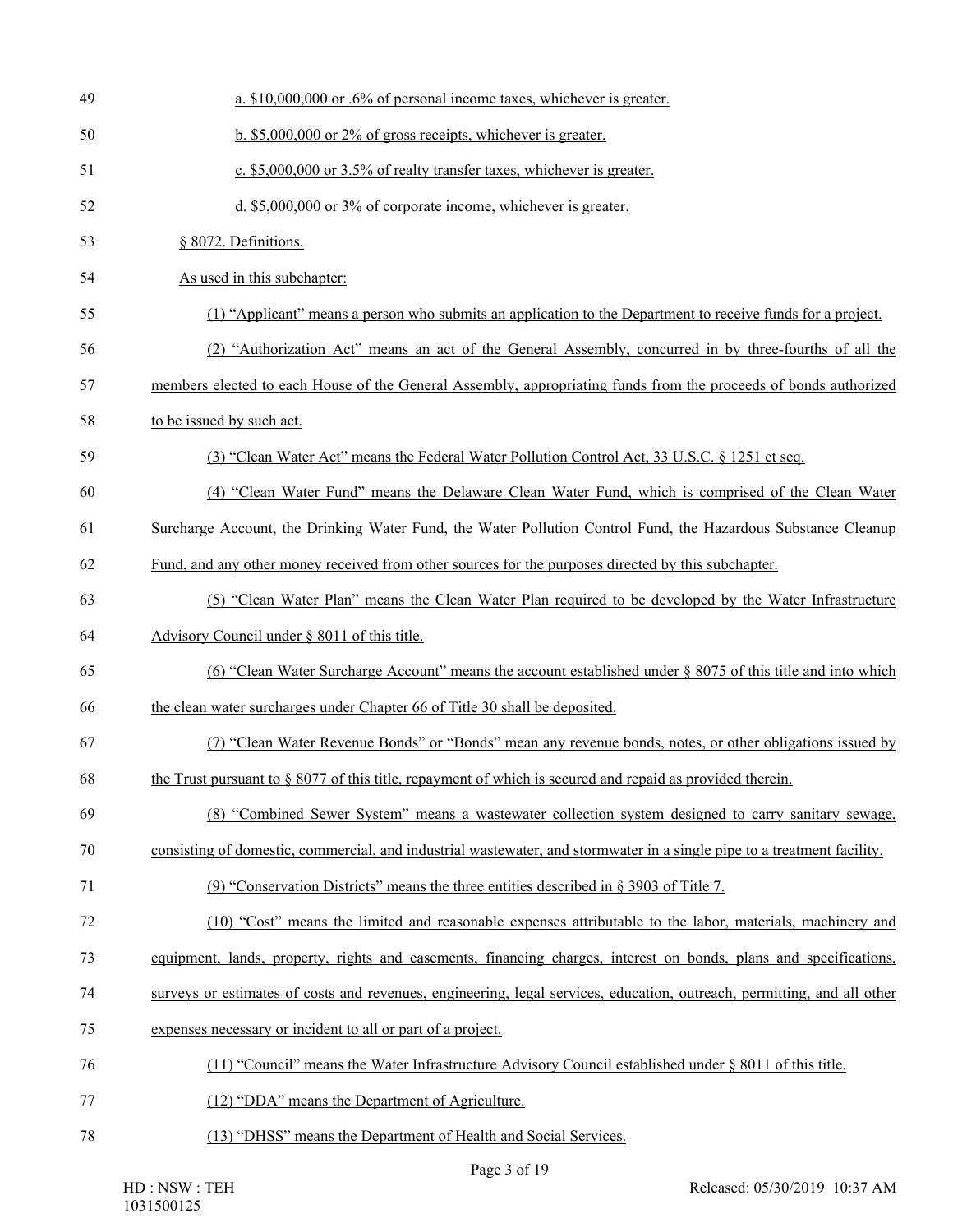| 79  | (14) "DNREC" or "Department" means the Department of Natural Resources and Environmental Control.                              |
|-----|--------------------------------------------------------------------------------------------------------------------------------|
| 80  | (15) "Drinking Water Fund" means the Delaware Safe Drinking Water Revolving Fund established under                             |
| 81  | § 7903(14) of this title.                                                                                                      |
| 82  | (16) "Hazardous Substance Cleanup Fund" means the Hazardous Substance Cleanup Fund established under                           |
| 83  | § 9113 of Title 7.                                                                                                             |
| 84  | $(17)$ "Issuing officers" means as defined in § 7401 of this title.                                                            |
| 85  | (18) "Local government unit" means a State authority, county, municipality, state government organization or                   |
| 86  | any other political subdivision of this State.                                                                                 |
| 87  | (19) "Person" includes an individual; corporation; business trust; estate trust; partnership; limited liability                |
| 88  | company; association; joint venture; government; governmental subdivision, agency, or instrumentality; public                  |
| 89  | corporation; or any other legal or commercial entity.                                                                          |
| 90  | (20) "Project" means the acquisition, construction, installation, modification, renovation, repair, extension,                 |
| 91  | renewal, replacement, rehabilitation, or administration of land, interest in land, buildings, structures, facilities, or other |
| 92  | improvements and the acquisition, installation, modification, renovation, repair, extension, renewal, replacement,             |
| 93  | rehabilitation, or furnishing of fixtures, machinery, equipment, or other property of any nature whatsoever used on, in,       |
| 94  | or in connection with any such land, interest in land, building, structure, facility, or other improvement for the purpose     |
| 95  | of or relating to the provision, preservation, or maintenance of clean water or water quality and reduction of flooding.       |
| 96  | "Project" includes all of the following:                                                                                       |
| 97  | a. An agricultural project. For purposes of this subchapter, an "agricultural project" means agricultural                      |
| 98  | natural resource conservation cost-share programs developed by the Conservation Districts, DNREC, or the DDA,                  |
| 99  | including cover crops, forested and grass buffers, manure relocation, tax ditch restoration, and other best                    |
| 100 | management practices that are consistent with implementing nutrient management plans or farm conservation plans.               |
| 101 | b. A conservation project. For purposes of this subchapter, a "conservation project" means a project with                      |
| 102 | the primary purpose of improving water quality and fish and wildlife habitat; a project that preserves intact habitat          |
| 103 | to mitigate impacts to threatened species, waterway or land conservation, a habitat, or stream restoration; a                  |
| 104 | project that offsets impacts to natural resources including natural resources restoration, enhancement, and creation           |
| 105 | and a wetlands or stormwater mitigation bank; a project that generates water quality or quantity credits; or a                 |
| 106 | recreational facilities project as permitted by $\S$ 5423 of Title 30 or $\S$ 6102A of this title."                            |
| 107 | c. An EPA eligible project. For purposes of this subchapter, "EPA eligible project" means any project                          |
| 108 | permitted to be funded under the Safe Drinking Water Act and Clean Water Act.                                                  |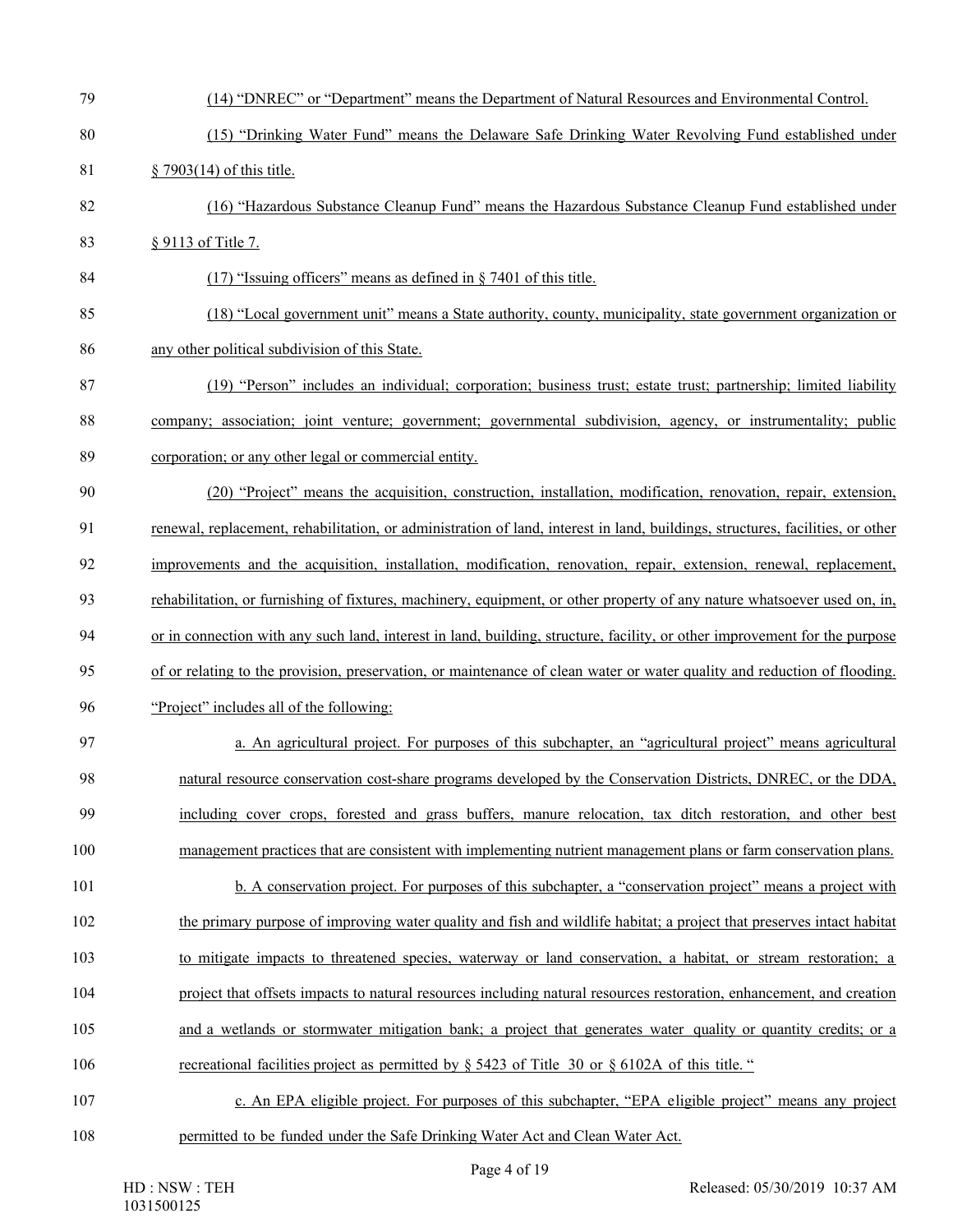- 109 d. A flooding and drainage project. For purposes of this subchapter, a "flooding and drainage project" 110 means a project with the primary purpose of managing the impacts from drainage, preventing flooding of lands, or 111 managing water for resource conservation for public benefit and conducive to the public health, safety, and 112 welfare and conservation and management of the soil, water, wildlife, forest, and other resources of this State.
- 113 e. A remediation project. For purposes of this subchapter, a "remediation project" means a project, 114 undertaken under Chapters 74, 74A, or 91 of Title 7, to provide a remedy that addresses the release of a hazardous 115 substance or a petroleum product that has adversely impacted water quality.
- 116 f. A stormwater management project. For purposes of this subchapter, a "stormwater management 117 project" means any work relating to the planning, acquisition, construction, improvement, repair, or 118 reconstruction of all or part of any structure, facility, equipment, or real or personal property that is necessary 119 for, or is ancillary to, any stormwater management system.
- 120 g. A wastewater treatment system project. For purposes of this subchapter, "wastewater t reatment system 121 project" means any work relating to the acquisition, construction, improvement, repair, or reconstruction of all 122 or part of any structure, facility, equipment, or real or personal property that is necessary for, or is ancillary to 123 any wastewater treatment system. "Wastewater treatment system project" includes upgrading connecting properties 124 with septic systems, seepage pits, and failing community systems, and repairing or replacing failing or at-risk 125 individual, community, non-profit, or homeowner association-owned systems.
- 126 h. A water supply project. For purposes of this subchapter, "water supply project" means any work 127 relating to the acquisition, construction, improvement, repair, or reconstruction of all or part of any structure, water 128 supply facility, equipment, or real or personal property that is necessary for, or is ancillary to, water supply; any
- 129 work relating to the purposes set forth in § 8076 of this title; or any work relating to any other EPA eligible project
- 130 for funding under the Safe Drinking Water Act.
- 131 (21) "Public water utility" means any investor-owned water company or small water company.
- 132 (22) "Secretary" means the Secretary of DNREC.
- 133 (23) "Safe Drinking Water Act" means the federal Safe Drinking Water Act, 42 U.S.C. 300f et seq.
- 134 (24) "Small water company" means any non-profit or for-profit company, purveyor, or entity, other than a
- 135 governmental agency, that provides water for human consumption and which regularly serves less than 3,300
- 136 customers. "Small water company" includes a non-profit, non-community water system owned or operated by a
- 137 nonprofit organization.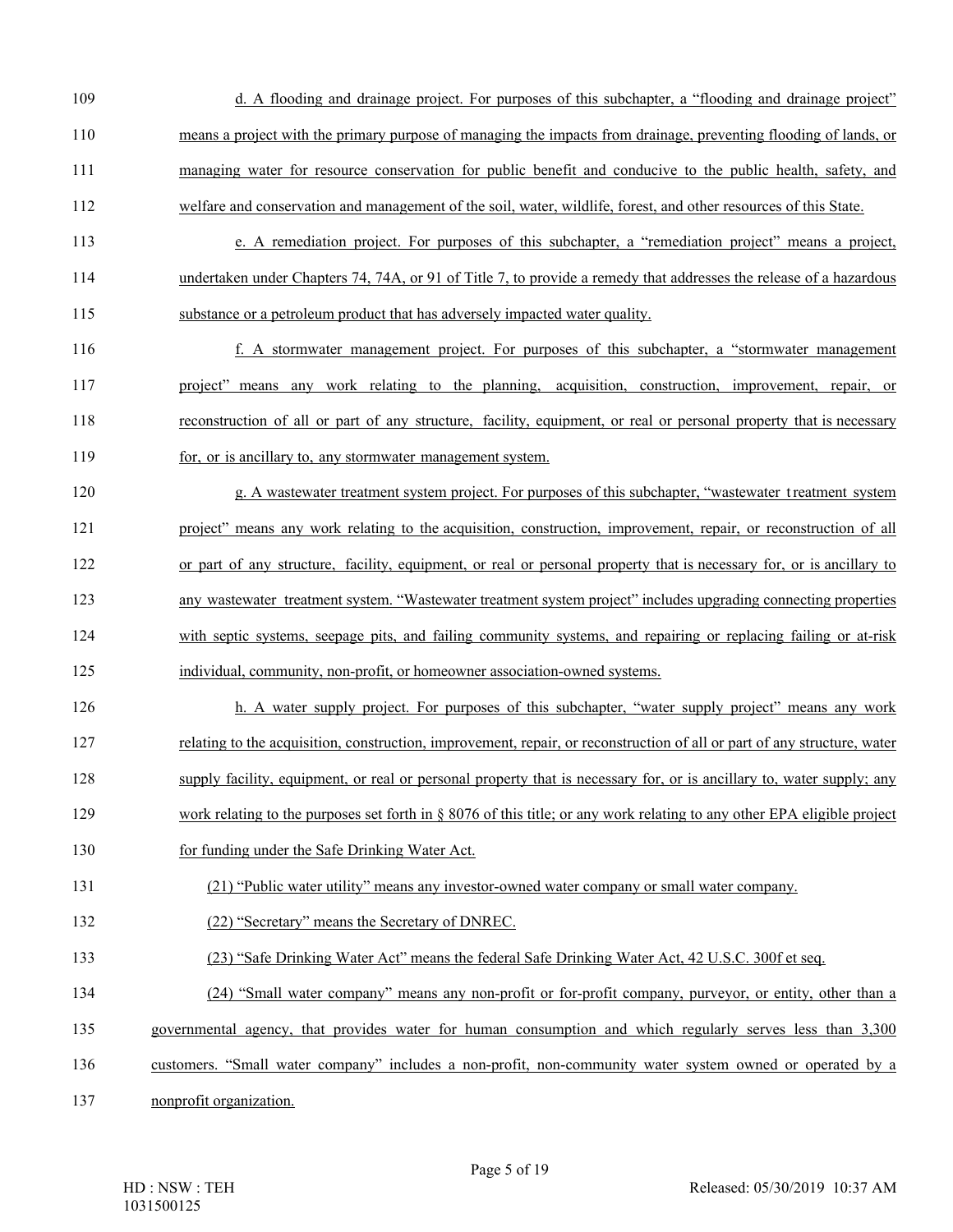- 
- 138 (25) "Stormwater" means the runoff of water from the surface of the land resulting from precipitation or snow
- 139 or ice melt.
- 140 (26) "Stormwater management system" means any equipment, plant, structure, machinery, apparatus, 141 management practice, or land, or any combination thereof, that is acquired, used, constructed, implemented, or 142 operated to prevent non-point source pollution, abate improper cross-connections and interconnections between 143 stormwater and sewer systems, minimize stormwater runoff and flooding, reduce soil erosion, or enhance stormwater
- 144 runoff volume reduction, or any combination thereof.
- 145 (27) "Strategic Plan" means the Strategic Plan required to be included in the Clean Water Plan by the Water 146 Infrastructure Advisory Council under § 8011 of this title.
- 147 (28) "Trust" means the Delaware Clean Water Trust authorized under this subchapter.
- 148 (29) "Trust Board" means the Board of Directors of the Trust established under § 8073 of this title.
- 149 (30) "Wastewater" means residential, commercial, industrial, or agricultural liquid waste, sewage, seepage, or
- 150 other liquid residue, or any combination thereof, that may be discharged or collected into a sewer system.
- 151 (31) "Wastewater treatment system" means any equipment, plant, structure, machinery, apparatus, land, or 152 any combination thereof, acquired, used, constructed, or operated for the storage, collection, reduction, recycling, 153 reclamation, disposal, separation, or other treatment of wastewater or sewage sludge, or for the collection or treatment, 154 or both, of wastewater, or for the final disposal of residues resulting from the treatment of wastewater, including
- 155 pumping and ventilating stations, treatment plants and works, connections, outfall sewers, interceptors, trunk lines, and
- 156 other personal property and appurtenances necessary for their use or operation.
- 157 (32) "Water Pollution Control Fund" means the Delaware Water Pollution Control Revolving Fund 158 established under § 8003(12) of this title.
- 159 (33) "Water supply facility" means a plant, structure, interconnection between existing facilities, machinery,
- 160 equipment, and other property, real, personal, or mixed, that is acquired, constructed, or operated or to be acquired,
- 161 constructed, or operated, in whole or in part, by or on behalf of a public water utility or small water company, or by or
- 162 on behalf of the State or a local government unit, for the purpose of augmenting the natural water resources of the State
- 163 and making available an increased supply of water for all uses; conserving existing water resources and any and all
- 164 appurtenances necessary, useful, or convenient for the collecting, impounding, storing, improving, treating, filtering,
- 165 conserving, or transmitting of water; preserving and protecting these resources and facilities; and providing for the
- 166 conservation and development of future water supply resources and facilitating incidental recreational uses of future
- 167 water supply resources.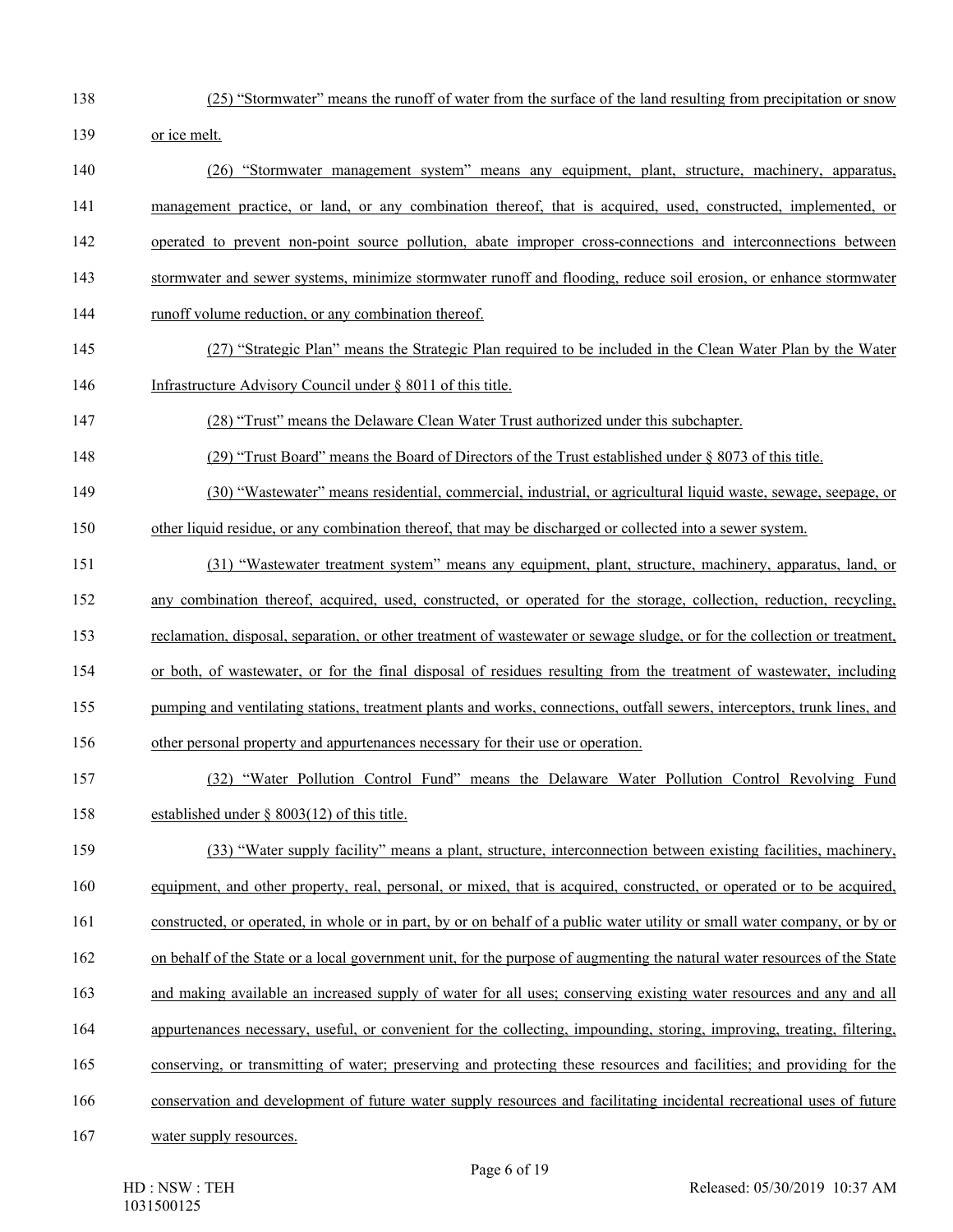168 § 8073. Establishment of the Delaware Clean Water Trust and the Board of Directors of the Trust; members; 169 dissolution; Trust Administrator. 170 (a) The Delaware Clean Water Trust is established as a body corporate and politic. The Trust is a public 171 instrumentality of the State, and its exercise of the powers conferred by this subchapter is an essential governmental 172 function of the State in order to create a coordinated plan to clean the State's waterways, ensure clean and safe drinking 173 water for all Delawareans, and protect the State's citizens from the effects of flooding. 174 (b) The Trust is managed by a Board of Directors. The Trust may act only by resolution of the Board of Directors. 175 The Board of Directors is comprised of all of the following members: 176 (1) The Secretary of DNREC. 177 (2) The Secretary of the Department of Finance. 178 (3) The Secretary of DDA. 179 (4) The Secretary of DHSS. 180 (5) A director with expertise in public and private finance, appointed by the Governor with the advice and 181 consent of the Senate. 182 (c) The director with expertise in public and private finance under paragraph (b)(5) of this section serves a 4-year 183 term and holds over until the director's successor has been confirmed and qualified. An individual is eligible for 184 reappointment as a director. A vacancy under this subsection is filled in the same manner as the original appointment. An 185 individual filling a vacancy under this subsection serves only for the unexpired portion of the term. 186 (d) The Secretary of DNREC is the Chair of the Trust Board. 187 (e) The position of Trust Administrator is created within DNREC. The Trust Board shall appoint the Trust 188 Administrator, who serves at the pleasure of the Trust Board. 189 (f) The Trust may be dissolved by an act of the General Assembly on condition that the Trust has no debts or 190 obligations outstanding or that provision has been made for the payment or retirement of such debts or obligations. Upon 191 any such dissolution of the Trust, all property, funds, and assets of the Trust are vested in the State and any moneys or 192 assets collected pursuant to the assessment under another provision of the Delaware Code are to be returned to the 193 designated funds established by those provisions. 194 (g) No director, officer, employee, or agent of the Trust may have an interest either directly or indirectly in any 195 project or in any contract, sale, purchase, lead, or transfer of real or personal property to which the Trust is a party. The 196 existence of any such interest does not affect the validity of bonds issued under this subchapter.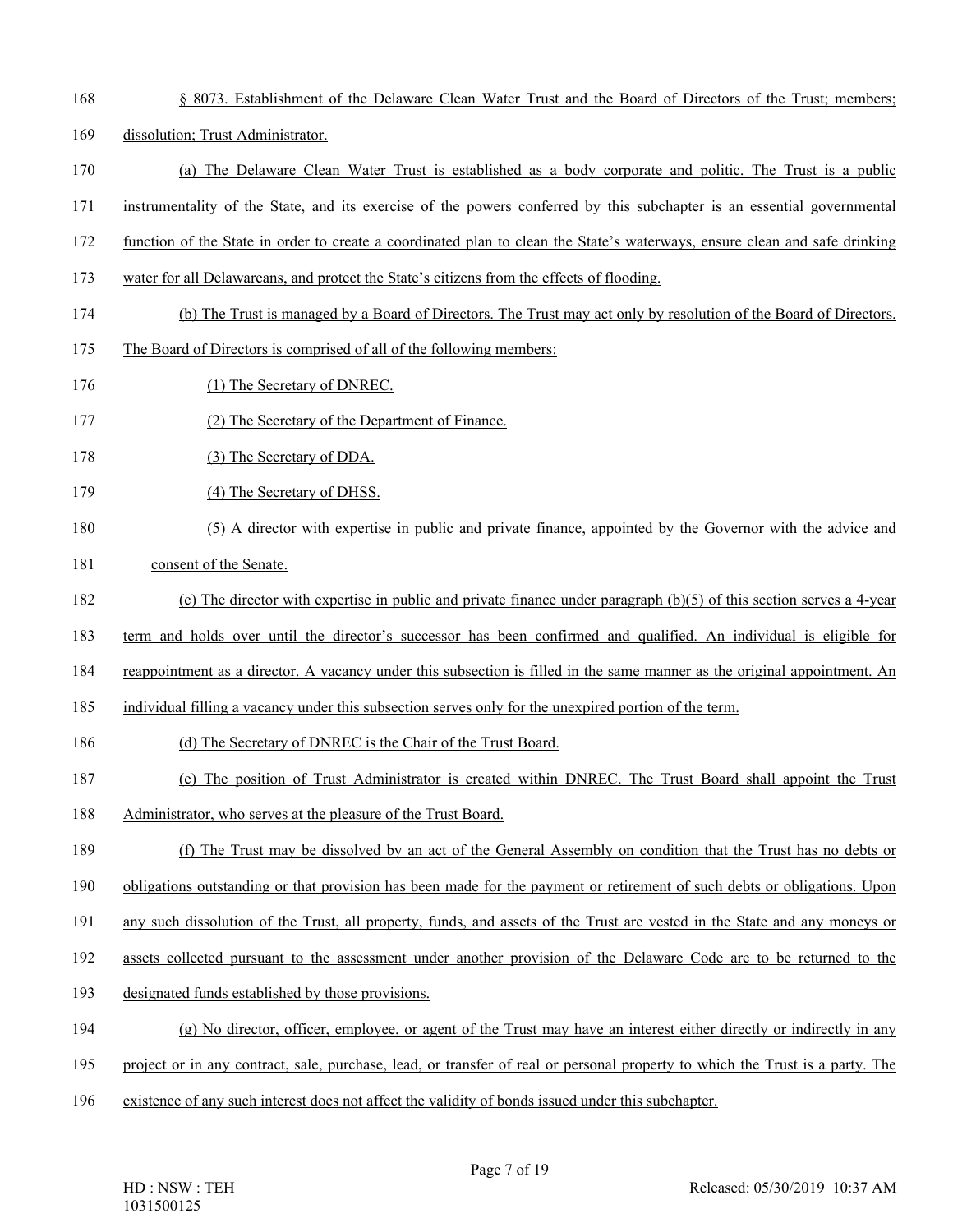- 197 (h) No director, officer, employee, or agent of the Trust is deemed to have forfeited or shall forfeit any other state
- 198 office or employment or any benefits or emoluments of the state office or employment by reason of acceptance of an office
- 199 of the Trust or provision of services for the Trust, subject to this subchapter.
- 200 § 8074. Powers of the Trust related to projects.
- 201 (a) The Trust shall be responsible for oversight of the financial assets of the Clean Water Fund to maximize and
- 202 coordinate the management of the resources available for projects.
- 203 (b) If the Trust determines that demand for funding for projects exceeds all available resources, the Trust may
- 204 issue bonds, notes, and other obligations as set forth in § 8077 of this title.
- 205 (c) Notwithstanding subsection (b) of this section, at the request of the Department, the Trust may issue bonds,
- 206 notes, and other obligations from the Hazardous Substance Cleanup Fund for the purposes of Chapters 74, 74A, and 91 of
- 207 Title 7.
- 208 (d) The Trust shall receive recommendations from the Water Infrastructure Advisory Council and issue loans and
- 209 grants in consideration of the common platform developed by the Council for soliciting, prioritizing, and determining
- 210 creditworthiness, closing, and managing loans and grants in accordance with EPA policy. Consistent with the purposes of
- 211 this subchapter, the Council, DNREC, DHSS, DDA, and the Conservation Districts shall utilize appropriate programs,
- 212 processes, and criteria to prioritize, plan for, and identify projects, and this information shall inform the development of a
- 213 Clean Water Plan and recommendations of the Council to the Trust.
- 214 (1) The Council's recommendations of agricultural projects to the Trust shall conform with all of the
- 215 following:
- 216 a. The Council may add the cost-share and other soil and water conservation projects approved by the 217 Conservation Districts or the Department to the Council's project priority listing as submitted.
- 218 b. If additional resources from the Clean Water Fund are to be provided for any agricultural project, the
- 219 Council shall consider the addition of the resources using the Council's overall project prioritization process.
- 220 (2) The Council's recommendations of remediation projects to the Trust shall conform with all of the
- 221 following:
- 222 a. The Department shall provide a list of all active remediation projects that have a direct impact on water 223 quality to the Council for inclusion in the Council's Strategic Plan.
- 224 b. If additional resources from the Clean Water Fund or other sources are to be provided for any
- 225 remediation project, the Council shall consider the addition of the resources using the Council's overall project
- 226 prioritization process.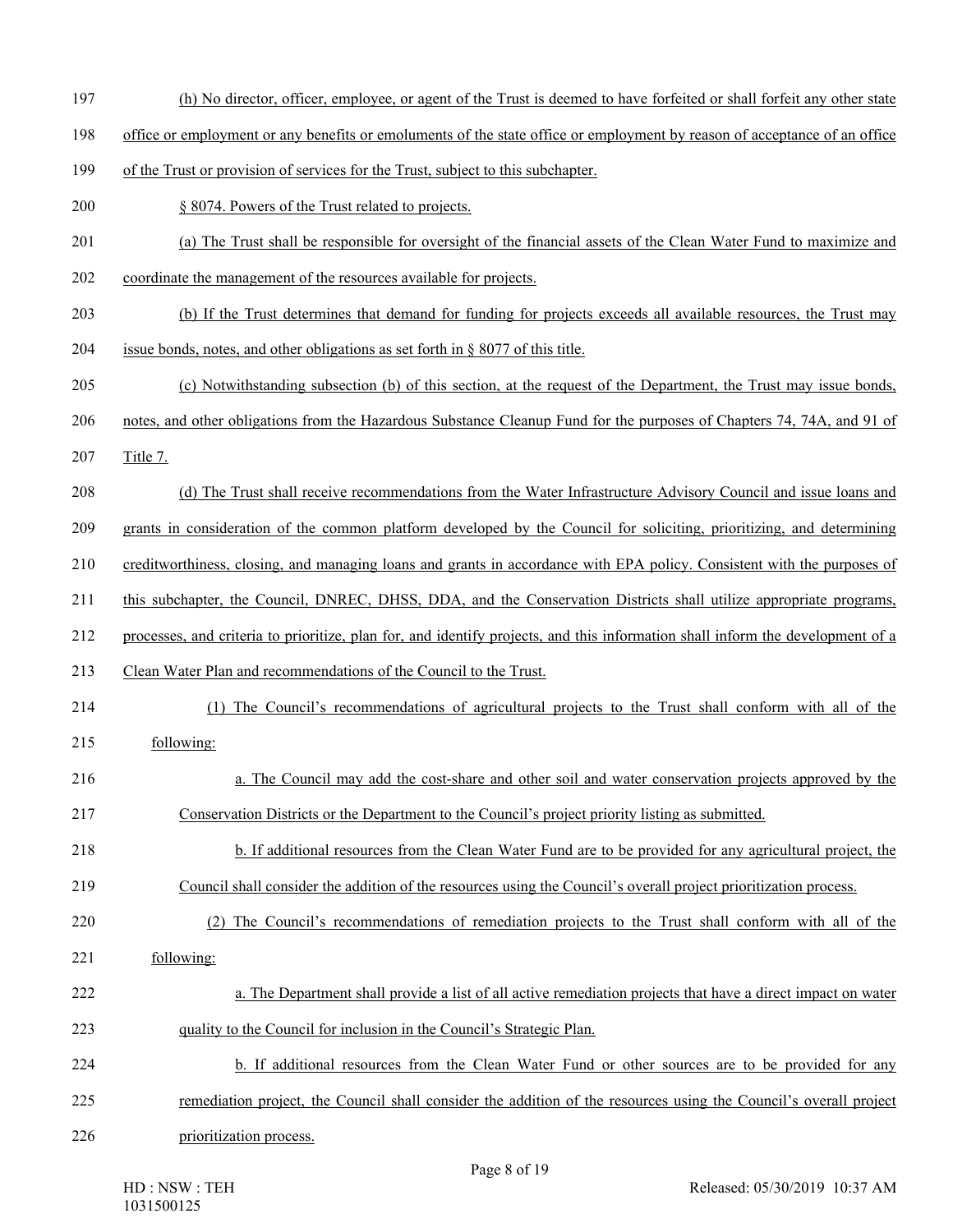| 227 | (3) The Council's recommendations of projects to the Trust shall conform with all of the following:                        |
|-----|----------------------------------------------------------------------------------------------------------------------------|
| 228 |                                                                                                                            |
|     | a. The Council shall add flooding and drainage projects approved by the Conservation Districts to the                      |
| 229 | Council's project priority listing as submitted, provided that any single project may not exceed \$250,000 in cost.        |
| 230 | b. The Council shall make available a minimum of \$4,000,000 from the Clean Water Fund for flooding                        |
| 231 | and drainage projects annually.                                                                                            |
| 232 | c. The council shall make available a minimum of \$500,000 from the Clean Water Fund for drinking                          |
| 233 | water testing.                                                                                                             |
| 234 | d. The Council may provide funding above the project cap or minimum funding availability, provided                         |
| 235 | that the project meets the Council's prioritization criteria and is consistent with the Clean Water Plan and Strategic     |
| 236 | Plan.                                                                                                                      |
| 237 | (e) The Trust may transfer funds available for loans between the Drinking Water Fund and Water Pollution                   |
| 238 | Control Fund programs based on demand, contingent on the requirements of the EPA and others, and provided a transfer of    |
| 239 | funds is identified in the Intended Use Plan and Annual Report for each revolving loan fund.                               |
| 240 | (f) The Trust shall develop the framework required to maximize private and philanthropic resources under the               |
| 241 | requirements of this subchapter, determine program structure, obtain and maintain credit ratings, maintain and manage cash |
| 242 | and investment accounts including those necessary for debt service or private financing repayment, coordinate the issuance |
| 243 | of bonds or private financing, disburse proceeds, and maintain compliance with regulatory requirements.                    |
| 244 | (g) The Trust shall prepare a report annually to the General Assembly's Joint Committee on Capital Improvement,            |
| 245 | the Natural Resources Committee of the House of Representatives, and the Environmental, Natural Resources & Energy         |
| 246 | Committee of the Senate.                                                                                                   |
| 247 | (1) The Trust shall include all of the following in the report required by this subsection:                                |
| 248 | a. An accounting of the Trust's revenues and expenditures.                                                                 |
| 249 | b. Information on the Trust's cash management.                                                                             |
| 250 | c. An updated Strategic Plan.                                                                                              |
| 251 | d. Project priority lists.                                                                                                 |
| 252 | e. Information on the Trust's progress toward achieving the State's water quality goals, as set forth in the               |
| 253 | Clean Water Plan.                                                                                                          |
| 254 | f. A complete financial statement covering the Trust's operations during the past fiscal year.                             |
| 255 | g. Copies of the audit required to be obtained by the Trust under $\S$ 8082 of this title.                                 |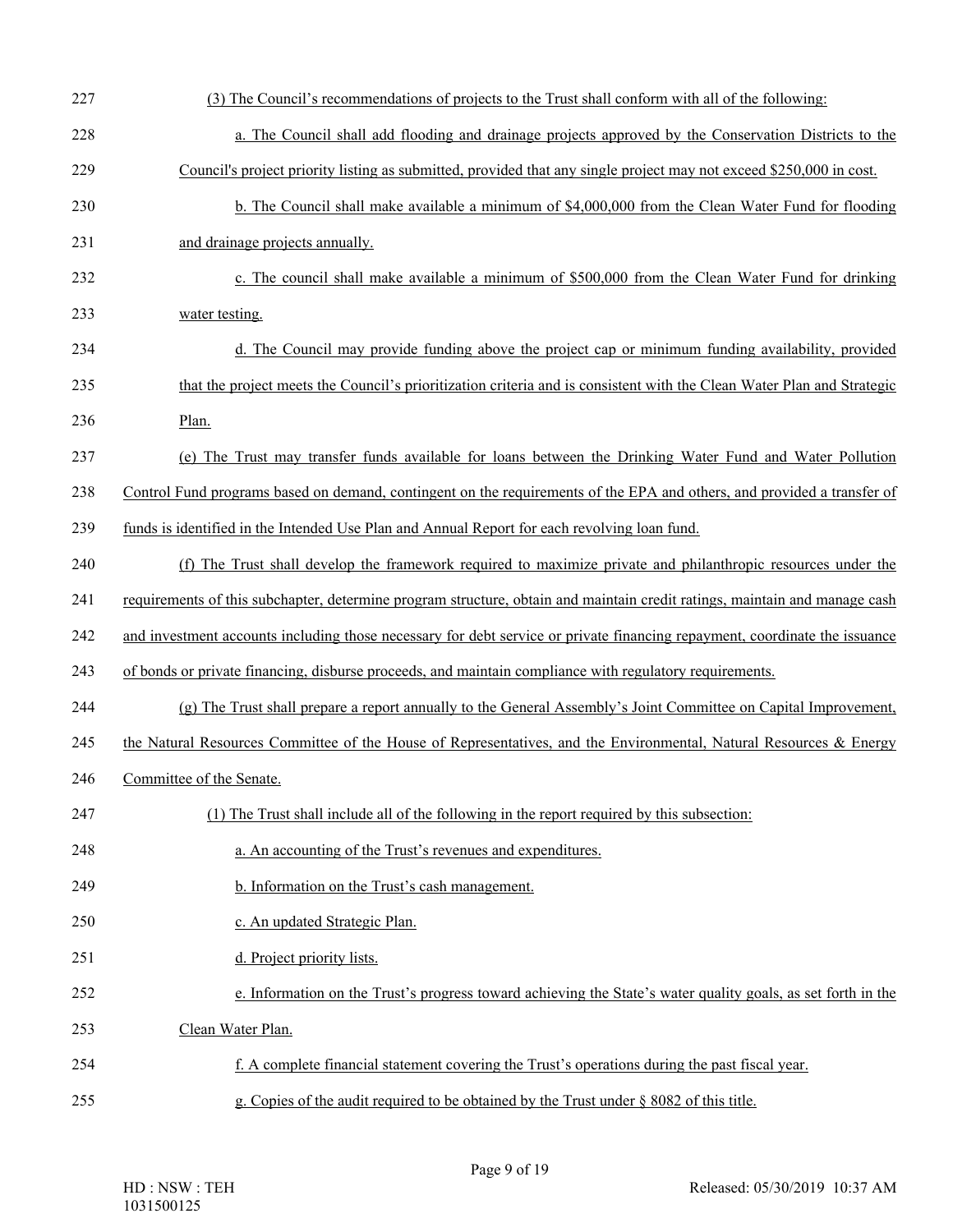- 256 (2) The Secretary of the Department shall deliver the annual report to the legislative committees listed in this
- 257 subsection and shall make the annual report available for public review.
- 258 §8075. Clean Water Surcharge Account.
- 259 (a) A Clean Water Surcharge Account is established to provide sustainable financial resources for undertaking
- 260 activities designed to enhance the quality of waters of this State.
- 261 (1) Under the direction and with the approval of the Trust, the Secretary shall manage and administer the
- 262 Clean Water Surcharge Account for the exclusive purpose of funding specific, sustainable projects designed to enhance
- 263 the State's water quality in accordance with the Trust's fiscal policies and the Clean Water Plan.
- 264 (2) The Clean Water Surcharge Account may be expended for the purposes of this subchapter including
- 265 providing low-interest loans, grants, leveraged financing, and other incentives, including the purchase of or funding the
- 266 development of water quality or quantity credits, to implement projects, including those designated to reduce toxins
- 267 pollution, sediment, or nutrient loads and bacteria impacts or to remediate hazardous substance and petroleum product
- 268 releases in the surface and ground waters of Delaware, as well as to increase the resiliency of communities, enhance
- 269 economic development, and reduce the risk of flooding.
- 270 (3) The Clean Water Surcharge Account may also be used to pay debt service on any revenue bonds issued
- 271 under § 8077 of this title.
- 272 (b) The Clean Water Surcharge Account is a Special Fund of the State.
- 273 (c) An amount not to exceed 8% in the first two years of the Clean Water Fund, and not to exceed 5% thereafter,
- 274 of the moneys deposited in the Clean Water Surcharge Account, may be used to pay the costs of administering this
- 275 subchapter.
- 276 § 8076. Clean water loans or grants issued by the Trust.
- 277 (a) The Trust may make and contract to make loans to persons that are legally authorized to borrow or receive

278 funding to finance the costs of any project. Project applications must include evidence of the sustainability of the project

- 279 and show its life-cycle costs, including operations and maintenance.
- 280 (b) Preference shall be given to projects that do one or more of the following:
- 281 (1) Utilize and enhance natural systems to provide ecological benefits that improve water quality.
- 282 (2) Demonstrate a high ratio of nutrient or pollution reduction to the amount of funding.
- 283 (3) Improve community resilience to extreme weather, sea level rise, and other climate impacts.
- 284 (4) Benefit low-income and traditionally underserved communities through lower interest rates and
- 285 affordability grants.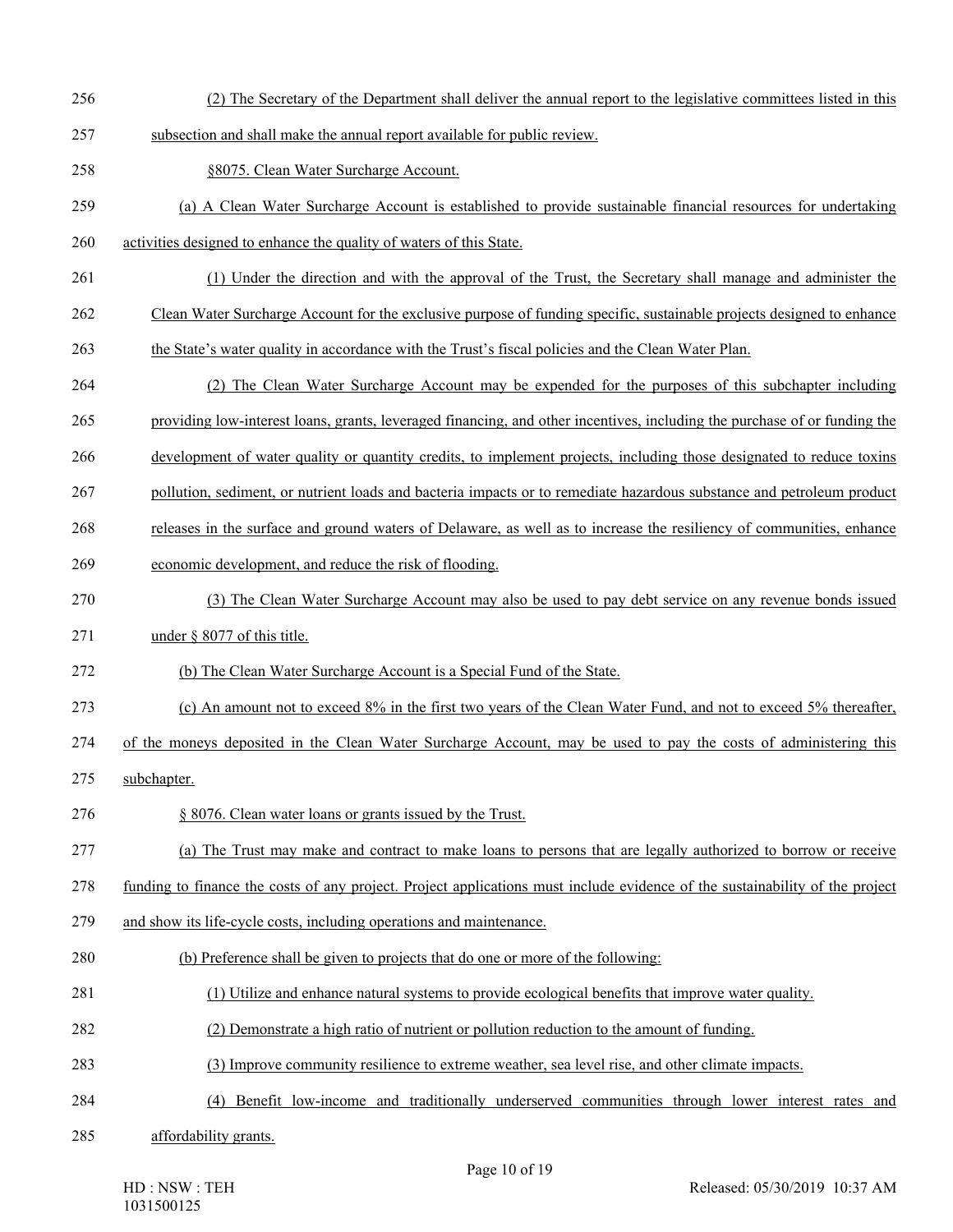- 286 (5) Leverage public funds through the attraction of private and philanthropic investment through innovative
- 287 financing models, including the purchase, generation, or sale of water quality or quantity improvements or water 288 quality and quantity credits.
- 289 (c) The Trust shall make loans or grants under this section subject to such terms and conditions as the Council
- 290 shall determine to be consistent with the purposes of this section. Each loan, and the terms and conditions of each loan,
- 291 made by the Trust shall be consistent with the fiscal policies established by the Trust.
- 292 (d) The Trust shall review information, statistical data, and reports of independent consultants or experts as it shall
- 293 deem necessary in order to evaluate the requested loan or grant. Each loan to a local government unit, public water utility,
- 294 or any other person shall be evidenced by notes, bonds, or other obligations issued to the Trust. In the case of each local
- 295 government unit, notes and bonds to be issued to the Trust by the local government unit shall be authorized and issued as
- 296 provided by law for the issuance of notes and bonds by the local government unit. Each loan to a local government unit,
- 297 public water utility, or any other person and the notes, bonds, or other obligations issued must bear interest at such rate per
- 298 annum as the Trust and the applicant may agree.
- 299 § 8077. Clean Water Revenue Bonds; refunding bonds; security for obligations.
- 300 (a) Except as otherwise expressly provided in this section, the Trust may issue Clean Water Revenue Bonds in any
- 301 principal amounts, subject to this subchapter, as necessary, in the judgment of the Trust and on the advice of the Council, to
- 302 provide sufficient funds for any of its corporate purposes, including the funding of loans made for any project, the
- 303 establishment or increase of reserves or other funds to secure or to pay the Clean Water Revenue Bonds, as the case may
- 304 be, or interest thereon, and all other costs or expenses of the Trust incident to and necessary to carry out its corporate
- 305 purposes and powers. The Trust may only issue Clean Water Revenue Bonds in the amounts approved by an Authorization
- 306 Act of the General Assembly.
- 307 (b) Clean Water Revenue Bonds shall be negotiable instruments and securities under the Uniform Commercial 308 Code, Subtitle I of Title 6.
- 309 (c) Clean Water Revenue Bonds shall be authorized by a resolution of the Trust Board; may be issued in one or 310 more series; and shall bear such date, mature at such time, bear interest at such rate, be in such denominations, be of a
- 311 single denomination payable in installments, be in such form, either registered or book-entry, carry such conversion or
- 312 registration privileges, have such rank or priority, be executed in such manner, be payable in any coin or currency of the
- 313 United States which at the time of payment is legal tender for the payment of public and private debts, at such place or
- 314 places within or without the State, and be subject to such terms of redemption by the Trust or the holders thereof, with or
- 315 without premium, as such resolution may provide. A resolution of the Trust authorizing the issuance of Clean Water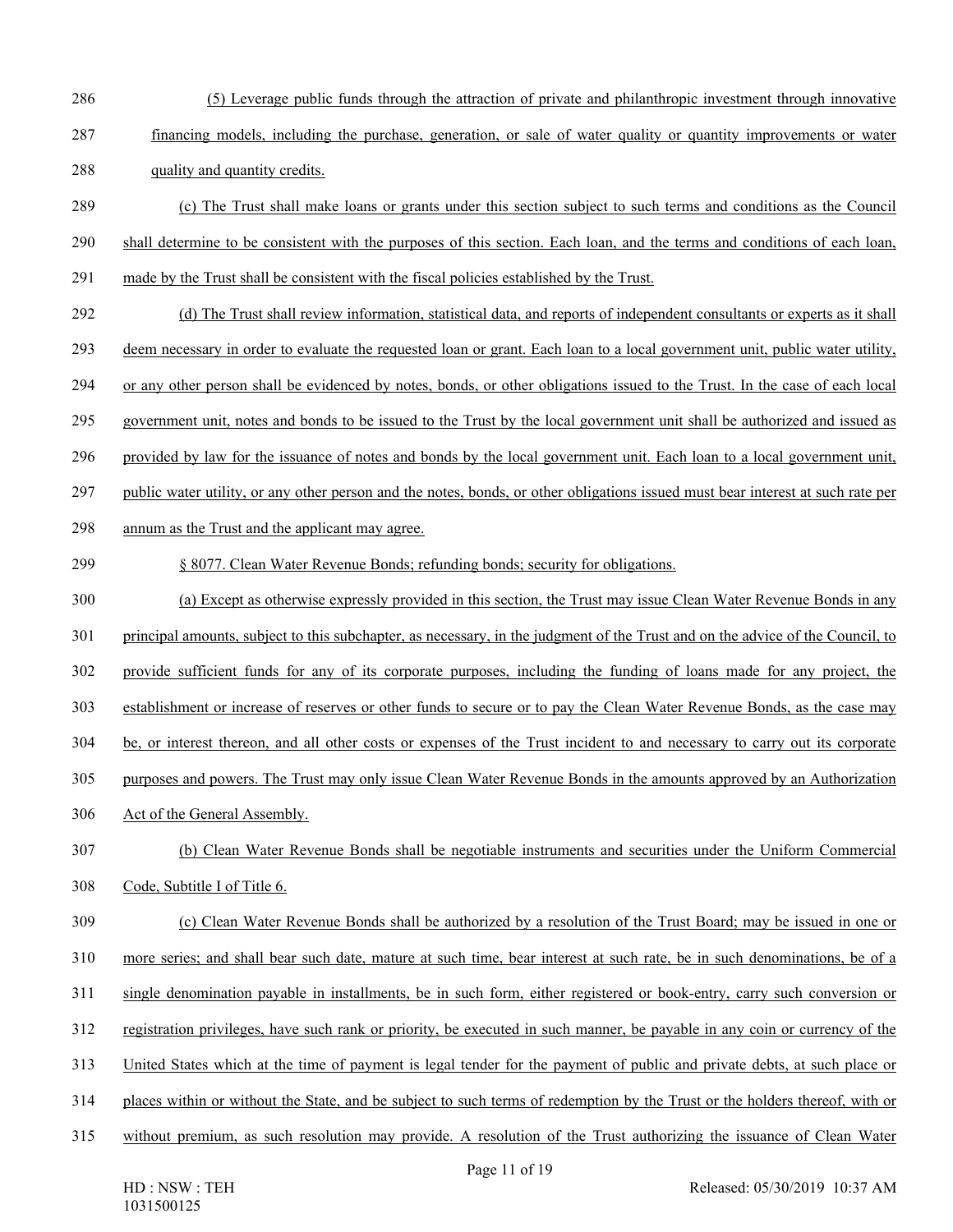316 Revenue Bonds may provide that such Clean Water Revenue Bonds be secured by a trust indenture between the Trust and a

- 317 trustee, vesting in the trustee any property rights, powers, and duties in trust as the Trust may determine.
- 318 (d) Prior to issuance of the Clear Water Revenue Bonds, the issuing officers shall approve the issuance of such
- 319 Clean Water Revenue Bonds by resolution adopted by the unanimous vote of the issuing officers. Each issuing officer may
- 320 designate a deputy to represent the issuing officer at meetings of the issuing officers with full powers to act and vote on the
- 321 issuing officer's behalf. Clean Water Revenue Bonds shall be issued for the purposes authorized by this subchapter and
- 322 Chapters 74, 74A, and 91 of Title 7. Clean Water Revenue Bonds may be issued regardless of the treatment of interest
- 323 thereon for federal income tax purposes.
- 324 (e) Following approval by the issuing officers, the Clean Water Revenue Bonds shall be executed by the Chair of
- 325 the Trust Board and do not require additional consent of any department, division, board, bureau, or agency of this State or
- 326 any other proceedings or the happening of any other conditions or things, other than those consents, proceedings,
- 327 conditions, or things which are specifically required by this section.
- 328 (f) Clean Water Revenue Bonds may be sold at any price and in any manner as the Trust may determine. Each
- 329 such Bond shall mature and be paid not later than 30 years from its effective date. All Clean Water Revenue Bonds may be
- 330 sold at public or private negotiated sale and for such price as the Trust determines. If sold at public sale, the procedures
- 331 applicable to the sale shall be set forth in the authorizing resolution of the Trust Board.
- 332 (g) Clean Water Revenue Bonds issued under this section are not general obligations of the State and may not
- 333 pledge the full faith and credit of the State. Such Bonds may not be considered as debt of the State and may not be treated
- 334 as a tax supported obligation of the State, as defined in § 7422 of this title. All Bonds, unless funded or refunded by Clean
- 335 Water Revenue Bonds, shall be payable solely from revenues or funds pledged or available for their payment as authorized
- 336 herein and as provided in the authorizing resolution of the Trust Board. Each Clean Water Revenue Bond shall contain on
- 337 its face all of the following statements:
- 338 (1) The Trust is obligated to pay the principal thereof or the interest thereon only from its revenues, receipts,
- 339 or funds pledged or available for their payment.

# 340 (2) Neither the State nor any political subdivision thereof is obligated to pay the principal of or interest on

- 341 such Clean Water Revenue Bonds.
- 342 (3) The faith and credit of the State, or any political subdivision thereof, is not pledged to the payment of the 343 principal of or the interest on the Clean Water Revenue Bonds.
- 344 (4) The Trust has no taxing power other than collecting revenues, including the Clean Water Surcharge,
- 345 delineated in this subchapter.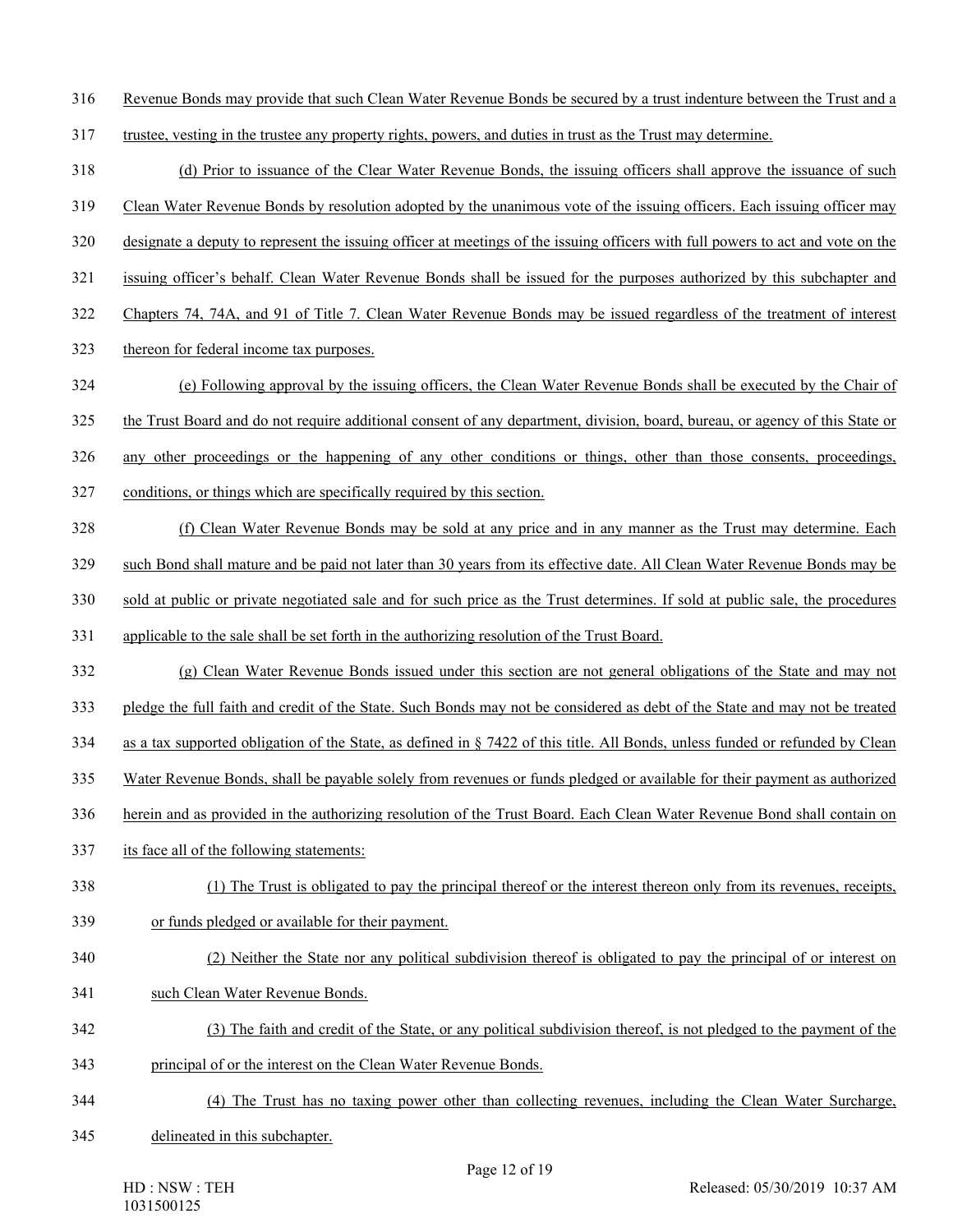- 346 (5) The aggregate principal amount of Clean Water Revenue Bonds may not exceed the amount approved
- 347 from time to time by Acts of the General Assembly. Such limitation shall exclude all the Clean Water Revenue Bonds,
- 348 which have been refunded whenever the refunding shall be determined to result in a savings.
- 349 (6) The Trust may authorize the issuance of refunding bonds to refund, prior to their stated maturity, all or any 350 portion of the outstanding Clean Water Revenue Bonds issued by the Trust and costs incidental thereto; provided,
- 351 however, that the present value of the aggregate principal and interest payments of the refunding bonds must be less
- 352 than the present value of the aggregate principal and interest payments on the Clean Water Revenue Bonds to be
- 353 refunded.
- 354 (7) Refunding bonds may be issued in a principal amount which exceeds the principal amount of the 355 respective Clean Water Revenue Bonds to be refunded, so long as the present value of the aggregate principal and 356 interest payments of the refunding bonds are less than the present value of the aggregate principal and interest
- 357 payments on such Clean Water Revenue Bonds to be refunded.
- 358 (h) Each issue of Clean Water Revenue Bonds shall be issued as special obligations thereof payable out of 359 particular revenues, receipts, or funds and may be secured by one or more of the following as set forth in the authorizing
- 360 resolution of the Trust Board:
- 361 (1) A pledge of revenues and other receipts to be derived from the payment of the interest on and principal of
- 362 notes, bonds, or other obligations issued by State agencies, local government units, or private companies, and held in
- 363 the Water Pollution Control Fund or the Drinking Water Fund. These notes, bonds, and obligations shall be designated
- 364 and described in the Trust's resolution authorizing the issuance of the Bonds, and may only be pledged if such issuance
- 365 complies with all EPA requirements applicable to the Water Pollution Control Fund and the Drinking Water Fund.
- 366 Subject to the foregoing, DNREC and DHSS are authorized to assign and pledge such notes, bonds, or other
- 367 obligations as security for any Clean Water Revenue Bonds.
- 368 (2) A pledge of payments made pursuant to loans to be made by the Trust from the proceeds of the Clean
- 369 Water Revenue Bonds or from amounts held in the Clean Water Surcharge Account and those amounts held in the
- 370 Hazardous Substance Cleanup Fund for the purposes of remediating hazardous substance or petroleum product releases
- 371 that have, or may, adversely impact water quality.
- 372 (3) A pledge of the Clean Water Surcharge and all amounts held in the Clean Water Surcharge Account and
- 373 those amounts held in the Hazardous Substance Cleanup Fund for purposes related to hazardous substances or
- 374 petroleum product releases that have, or may, adversely impact water quality.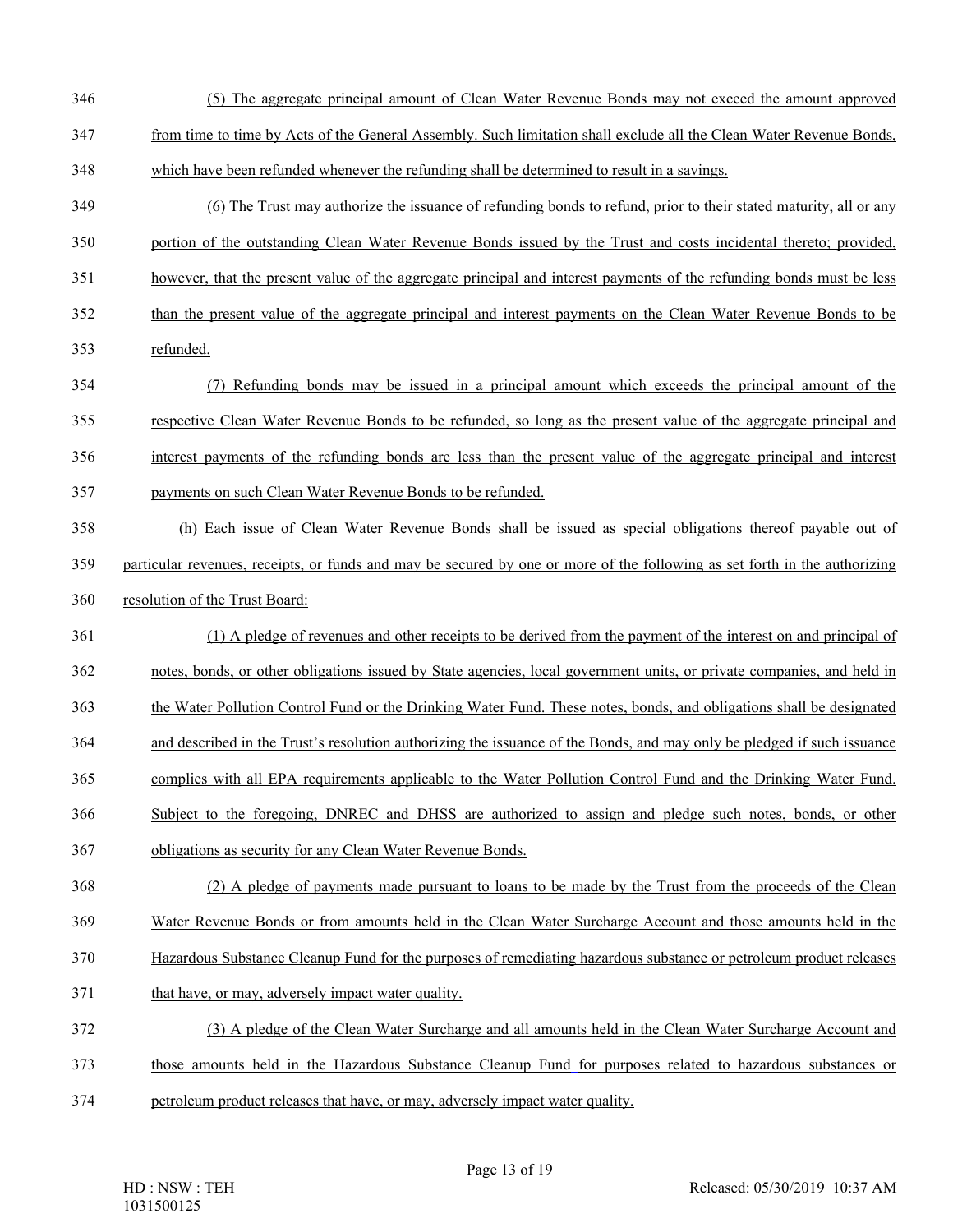| 375 | (4) A pledge of all moneys, funds, accounts, securities, and other funds held pursuant to a trust indenture                    |
|-----|--------------------------------------------------------------------------------------------------------------------------------|
| 376 | securing the Clean Water Revenue Bonds, including the proceeds of the Clean Water Revenue Bonds.                               |
| 377 | (i) Bonds may be issued as separate issues or series, may finance any type of project as provided in the authorizing           |
| 378 | resolution, may be secured by part or all of the revenues or properties described in paragraphs $(h)(1)$ through $(4)$ of this |
| 379 | section as provided in the authorizing resolution, and may be tax-exempt (either essential government or exempt facility       |
| 380 | private activity bonds) or taxable for federal income tax purposes.                                                            |
| 381 | § 8078. Agreement not to abridge Trust powers; preventing diversion of funds through securitization; pledges of                |
| 382 | future revenues.                                                                                                               |
| 383 | $(a)(1)$ The State does pledge to, and covenants and agrees with, the holders of any Bonds issued under this                   |
| 384 | subchapter all of the following:                                                                                               |
| 385 | a. The State will not limit or alter the rights or powers vested in the Trust to perform and fulfill the terms                 |
| 386 | of any agreement made with the holders of the Bonds, nor will it limit or alter the imposition of the Clean Water              |
| 387 | Surcharge, as assessed under Chapter 66 of Title 30, as long as the Bonds, together with interest thereon, are fully           |
| 388 | met and discharged or provided for.                                                                                            |
| 389 | b. The State will not limit or alter the rights or powers vested in the Trust to administer its financial assets               |
| 390 | as may be convenient or necessary to produce sufficient revenues to meet all expenses of the Trust and to fulfill              |
| 391 | the terms of any agreement made with the holders of Bonds, including the obligations to pay the principal of and               |
| 392 | interest and premium on those Bonds, with interest on any unpaid installments of interest, and all costs and                   |
| 393 | expenses in connection with any action or proceedings by or on behalf of the holder.                                           |
| 394 | c. The State will not limit or alter the rights and powers of any local government unit to pay and perform                     |
| 395 | its obligations owed to the Trust in connection with loans received from the Trust until the Bonds, together with              |
| 396 | interest thereon, are fully met and discharged or provided for.                                                                |
| 397 | (b) Any pledge of revenues, receipts, moneys, funds, or other property or instruments made by the Trust shall be               |
| 398 | valid and binding from the time when the pledge is made. The revenues, receipts, moneys, funds, loans, or other property so    |
| 399 | pledged and thereafter received by the Trust or by the Water Pollution Control Fund, the Drinking Water Fund, the Clean        |
| 400 | Water Surcharge Account, or the Hazardous Substance Cleanup Fund shall immediately be subject to the lien of the pledge        |
| 401 | without any physical delivery thereof or further act. The lien of any pledge shall be valid and binding as against all parties |
| 402 | having claims of any kind in tort, contract, or otherwise against the Trust, DNREC, DHSS, or the Clean Water Fund,             |
| 403 | irrespective of whether the parties have notice thereof. Neither the resolution, trust indenture, or any other instrument by   |
| 404 | which a pledge under this section is created need to be filed or recorded, except in the records of the Trust.                 |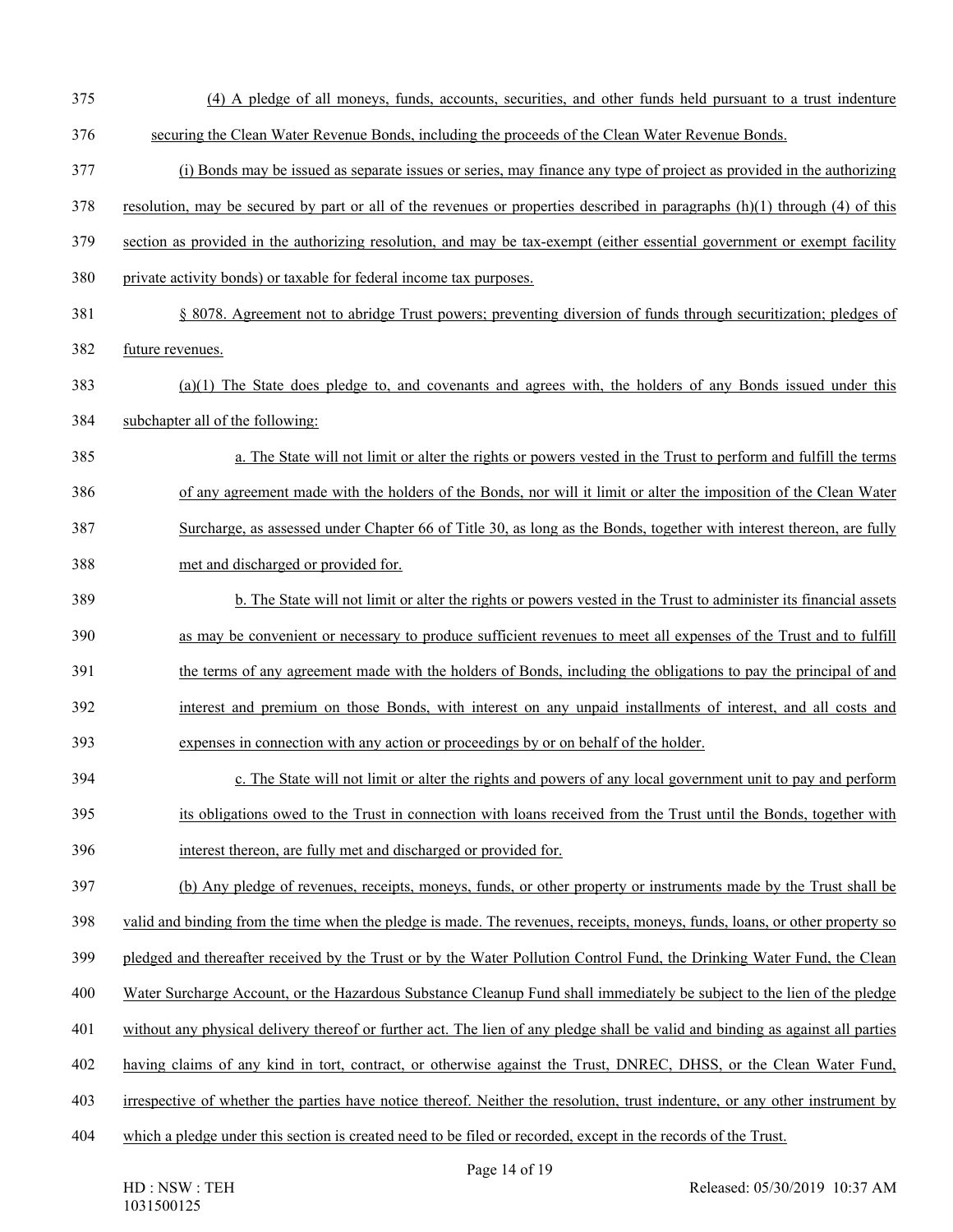- 405 (c) Any loan held in the Water Pollution Control Fund or Drinking Water Fund, and any loan made by the Trust
- 406 under the powers in this subchapter, shall be subject to the terms of this subchapter and, if applicable, shall be identified as
- 407 security for any series of Bonds in the resolution of the Trust adopted in connection with the issuance of such Bonds.
- 408 (d) The State pledges to the owners of any Clean Water Revenue Bonds to not reduce the amount of the
- 409 appropriation deposited to the Clean Water Surcharge Account under Section § 8075 of this title and to not expand any
- 410 exemptions to or discounts from such Clean Water Surcharge so long as any Bonds secured by the Clean Water Surcharge
- 411 are outstanding.
- 412 § 8079. Personal liability on Clean Water Revenue Bonds.
- 413 The Secretaries of Finance, DNREC, DHSS, DDA, or any person executing Clean Water Revenue Bonds issued
- 414 under this subchapter are not liable personally on such Bonds by reason of the issuance thereof.
- 415 § 8080. Exemption from taxation.
- 416 All Bonds issued under this subchapter are declared to be issued by a body corporate and politic of the State and
- 417 for an essential public and governmental purpose, and those Bonds, the interest on those Bonds, and the income from those
- 418 Bonds and from the sale, exchange, or other transfer of those Bonds is exempt from taxation by the State or any political
- 419 subdivision of the State.
- 420 § 8081. Receipts; application.
- 421 Sums of money received, whether as proceeds from the sale of particular Bonds or as particular revenues or
- 422 receipts of the Trust, are deemed to be funds of the Trust and are to be held and applied solely as provided in the resolution
- 423 or trust indenture under which a particular series of Bonds is authorized or secured. Any officer with whom, or any bank or
- 424 trust company with which, those sums of money are deposited as trustee thereof shall hold and apply the same for the
- 425 purposes thereof, subject to any provision as the aforementioned acts and the resolution or trust indenture authorizing or
- 426 securing such series of Bonds may provide.
- 427 § 8082. Audit.
- 428 (a) At least once a year, the Trust, through DNREC, shall independently conduct a financial and compliance audit
- 429 of the Clean Water Surcharge funds received and the projects undertaken.
- 430 (b) The auditor who conducts the audit required under subsection (a) of this section must be a certified public
- 431 accountant, a public accountant licensed on or before December 31, 1970, or a governmental auditor who meets all of the
- 432 following:
- 433 (1) The qualification standard contained in the federal Government Accountability Office's generally accepted
- 434 government auditing standards.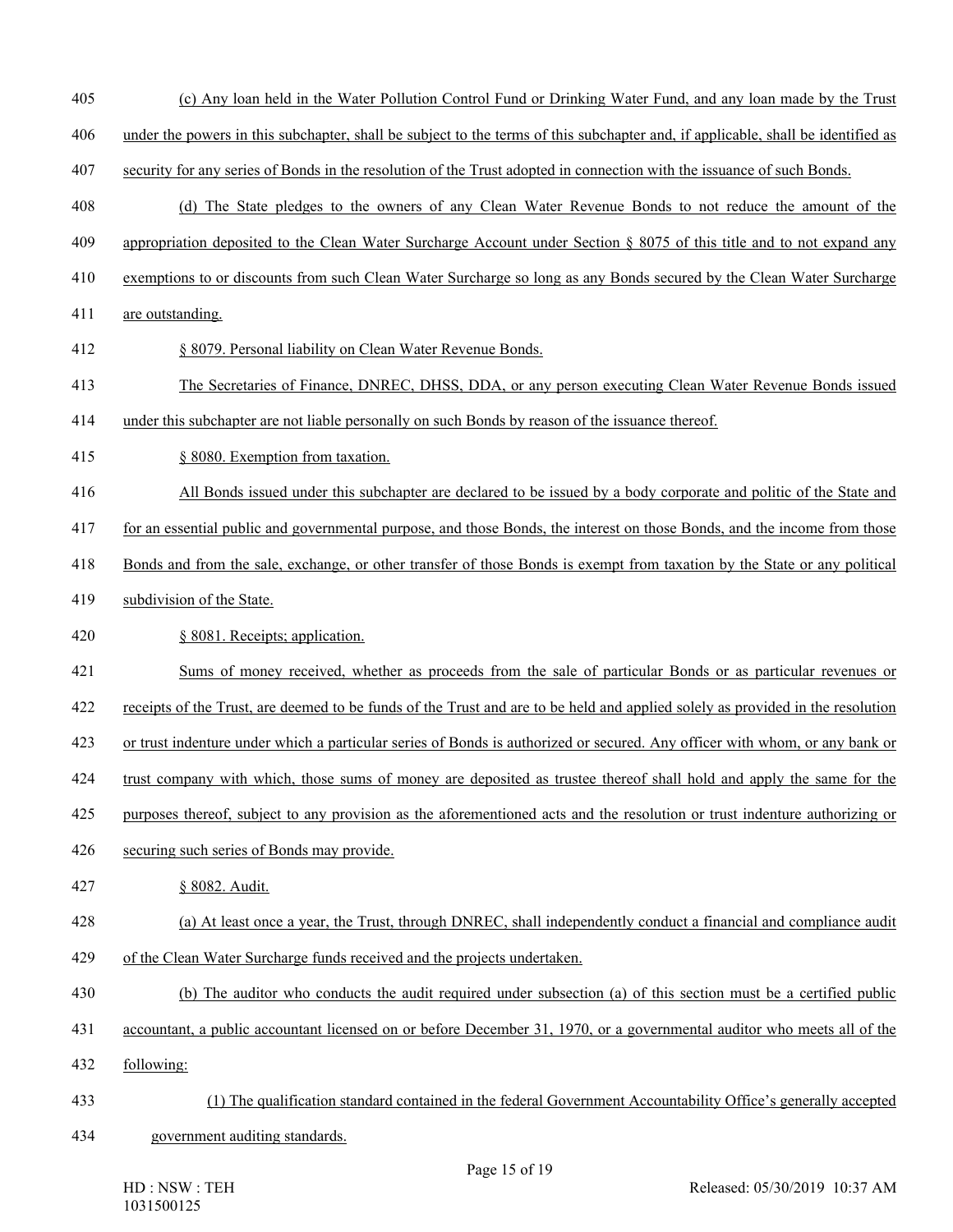- 435 (2) The independence standard as enumerated by the federal General Accounting Office and the American
- 436 Institute of Certified Public Accountants.
- 437 (c) The audit conducted under subsection (a) of this section must contain an opinion on the financial statements of
- 438 the Clean Water Surcharge funds received, the projects undertaken, and the internal controls of the Trust.
- 439 (d) The audit conducted under subsection (a) of this section must be completed within 1 year of the end of the
- 440 State's fiscal year and submitted to the Trust within 30 days of completion.
- 441 (e) The audit conducted under subsection (a) of this section may be conducted in conjunction with audits
- 442 conducted under the Drinking Water Fund and Water Pollution Control Fund programs.
- 443 § 8083. Liberal construction of subchapter.
- 444 This subchapter, being necessary for the prosperity and welfare of the State and its citizens, is to be liberally
- 445 construed to effectuate the purposes of this subchapter.
- 446 Section 2. Amend § 8003, Title 29 of the Delaware Code by making deletions as shown by strike through and
- 447 insertions as shown by underline as follows:
- 448 § 8003. Powers, duties and functions of the Secretary.
- 449 The Secretary may:
- 450 (12) The Secretary is empowered to administer Administer a state revolving loan program in accordance with
- 451 the requirements set forth in Title VI of the Federal Water Pollution Control Act.
- 452 d. Coordination with Delaware Clean Water Trust:
- 453 The administration of the Delaware Water Pollution Control Revolving Fund by the Secretary as set forth
- 454 in this section shall be subject to the provisions of subchapter III of this chapter. If there is a conflict or
- 455 inconsistency between the provisions of this paragraph (12) and subchapter III of this chapter, the provisions of
- 456 subchapter III of this chapter govern.
- 457 Section 3. Amend § 7903, Title 29 of the Delaware Code by making deletions as shown by strike through and
- 458 insertions as shown by underline as follows:
- 459 § 7903. Powers, duties and functions of the Secretary.
- 460 The Secretary may:
- 461 (14) The Secretary is empowered to administer Administer a state revolving loan program in accordance with 462 requirements set forth in the Federal Safe Drinking Water Act [42 U.S.C. § 300f et seq.].
- 463 c. Administration of Fund subject to subchapter III, Chapter 80 of this title. The administration of the
- 464 Delaware Safe Drinking Water Revolving Fund shall be subject to the provisions of subchapter III, Chapter 80 of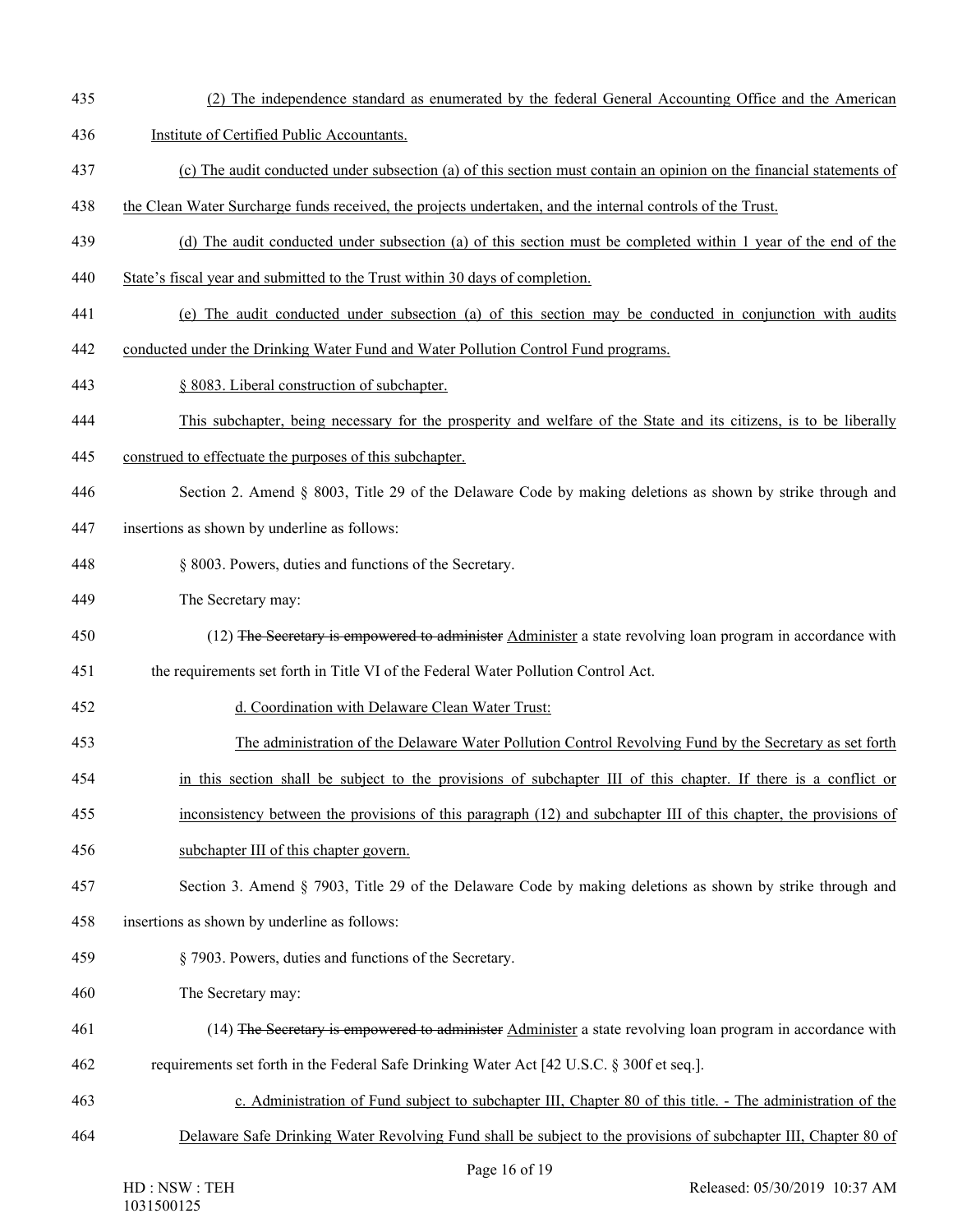465 this title. If there is a conflict or inconsistency between the provisions of this paragraph (14) and subchapter III,

466 Chapter 80 of this title, the provisions of subchapter III, Chapter 80 of this title govern.

467 Section 4. Amend § 8011, Title 29 of the Delaware Code by making deletions as shown by strike through and 468 insertions as shown by underline as follows:

469 (c) The Water Infrastructure Advisory Council (the "Council") shall serve in an advisory capacity in the 470 development of programs related to water quality, water supply, drainage, stormwater management, and flood control to the 471 Delaware Clean Water Trust and to the Secretaries of the Departments of Natural Resources and Environmental Control 472 ("DNREC"), Agriculture ("DDA"), Health and Social Services ("DHSS") ("DHSS"), and Finance ("DOF") and 473 eellectively the ("Secretaries"), collectively the "Secretaries". The Council shall be composed of 13 members appointed by 474 the Governor with the advice and consent of the Senate. The Governor shall appoint a chairperson. Members of the Council 475 shall serve for up to 3 years excluding the Chairperson who shall serve at the pleasure of the Governor. Members may be 476 reappointed for up to 3 terms. Members shall be appointed for staggered terms so that no more than 4 members' terms 477 expire in any calendar year. There shall be at least 1 member who is a resident of New Castle County, 1 member who is a 478 resident of Kent County, 1 member who is a resident of Sussex County, and 1 member who is a resident of the City of 479 Wilmington. There shall also be 1 member representing each of the following organizations: the Delaware League of Local 480 Governments, the Delaware Association of Counties, the Delaware Farm Bureau, the Delaware Nutrient Management 481 Commission, the Delaware Association of Conservation Districts, an environmental organization, American Council of 482 Engineering Companies of Delaware, and the National Association of Water Companies of Delaware. Members of the 483 Council shall represent interest and possess expertise in the areas of wastewater, stormwater and drinking water 484 infrastructure, drinking water, and ecological systems. Members may include, but not be limited to representatives from 485 local government, government; non-profit environmental organizations, organizations; boating, sporting, and fishing users 486 of the State's water resources; public health, health; agriculture and agriculture; and financial management. No more than 7 487 members shall be affiliated with any major political party.

488 (e) The Council's duties and responsibilities shall include the following:

489 (1) To evaluate, establish, recommend, and adopt a long-term plan for the public funding of drinking water 490 supply and wastewater facility infrastructure projects that shall cover a period of not less than 6 years. The plan shall 491 be updated and prioritized on an annual basis and incorporated in DNREC's and DHSS's annual capital budget requests 492 to the Governor. A copy of the adopted plan shall be submitted to members of the General Assembly on or before 493 November 15 of each year beginning in calendar year 1995; To develop, with the support of the Conservation Districts,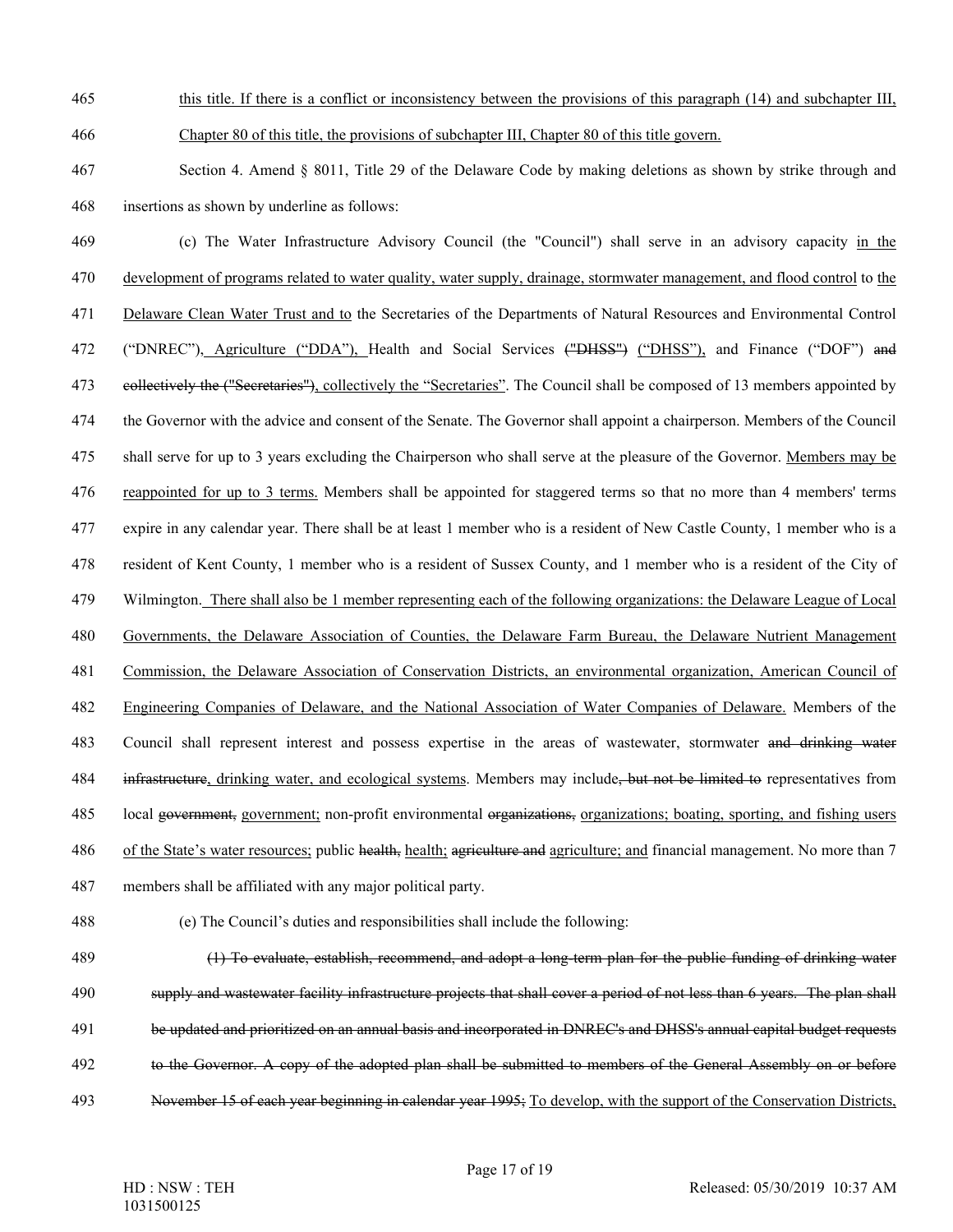- 494 DNREC, DHSS, DDA, and other appropriate public and private entities, a Clean Water Plan for approval by the
- 495 Delaware Clean Water Trust. The Clean Water Plan shall include, at a minimum, all of the following elements:
- 496 a. The programs and activities of the agencies related to water supply, water quality, flood protection and 497 floodplain management, and natural systems. This shall include the collection and evaluation of surface water and
- 498 groundwater data; programs to protect and manage water resources; programs to provide remedies with respect to
- 499 releases or imminent threats of release of a hazardous substance at or from facilities; programs for regional water
- 500 resource implementation programs; programs for the construction, operation, and maintenance of major public
- 501 works facilities to provide for flood control, water storage, and groundwater recharge augmentation; and related
- 502 technical assistance to local governments and to government-owned and privately owned water utilities.
- 503 b. The water quality standards of this State.
- 504 c. Any water resource management plans developed by the Conservation Districts.
- 505 d. A Strategic Plan, to be updated and reported to the General Assembly annually, which shall be based
- 506 upon policies and directives from the Council, as approved by the Trust, that shall meet the following minimum
- 507 requirements:
- 508 1. Establishes water resources management priorities for a minimum of 5 years into the future, 509 including water supply, water quality, flood protection, stormwater management and floodplain management, 510 and natural systems.
- 511 2. Identifies the goals, strategies, success indicators, funding sources, deliverables, and milestones to 512 accomplish the strategic priorities.
- 513 3. Includes as an Addendum a separate Annual Work Plan Report on the implementation of the 514 Strategic Plan for the previous fiscal year, addressing success indicators, deliverables, and milestones.
- 
- 515 4. Includes at least one publicly noticed meeting to allow public comment on the proposed Strategic 516 Plan.
- 517 5. Includes the drinking water testing priorities for the state of Delaware.
- 518 (6) The Council shall make funding recommendations to the Delaware Clean Water Trust and to the 519 Secretaries of the DNREC and DHSS of for drinking water, stormwater, and wastewater infrastructure projects that are 520 "ready to proceed."
- 521 (h) The Council shall provide guidance and policy advice to the Governor and Secretaries and assistance in the 522 statewide effort to develop infrastructure programs related to water supply, drainage, stormwater management, and flood 523 control. This guidance shall include State level direction the DNREC and DHSS to the Delaware Clean Water Trust;